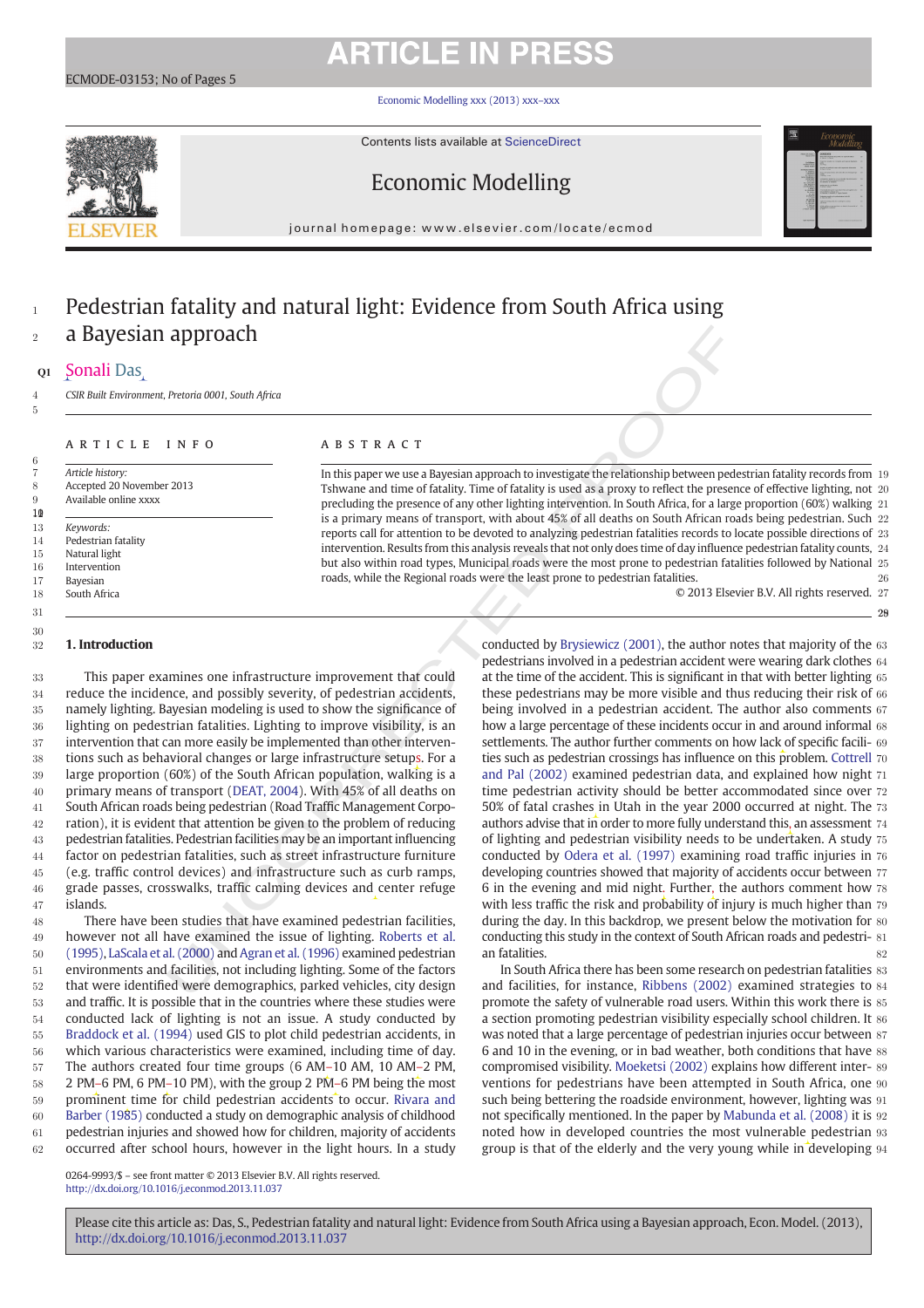countries the most vulnerable group is the economically active sector namely working adults. The authors then examined the recorded fatal- ities according to month, day and time when they occurred, and observed that September and June had the highest number of fatalities while January had the lowest recorded number. Most fatalities occur on 100 Saturdays followed by Sundays and Fridays. For time of day the authors note how over 45% occur between 18:00 and midnight. For people 102 younger than 20 years the most occurred in the afternoons. The authors of the paper explain how engineering interventions such as sidewalks, road side barriers, pedestrian bridges, crossings and street lighting are 105 some measures that might be particularly effective in reducing pedestrian fatalities.

 Ribbens (1996) notes how the highest incidence of pedestrian acci- dents occurs in the late afternoon and early evening, weekend days being particularly frequent. The author also noted how a large propor- tion of pedestrian accidents involve an adult. Ribbens (1996) explains 111 some problems that may have a large impact on pedestrian accidents and fatalities such as lack of walkways, lack of signs, lack of guardrails and lack of lighting. In the draft national non-motorized transport policy (2008) there is mention of the Engineering manual to plan and design 115 safe pedestrian and bicycle facilities which was published in August of 2003, and how there was no supportive legislation to make it enforce- able. Within this policy it is explained how pedestrian facilities do not only include walkways or pavements but also traffic calming features underroad passes and over road passes. They talk of the importance of 120 street lighting, surveillance and pavements as well as safety and security on pavements.

122 In this paper we focus on investigating the effect visible lighting 123 conditions on pedestrian fatality. We analyze the pedestrian fatality 124 data as an outcome of a Poisson process and evaluate the Poisson process 125 parameter separately for the light condition and non-light condition, 126 and we further do the same for the three road types. The purpose is to 127 use empirical results to obtain possible hotspots for lighting intervention 128 to reduce pedestrian fatalities. The rest of the paper is structured as 129 follows: in Section 2 we discuss the method used; in Section 3 we discuss 130 the pedestrian fatality data from Tshwane; in Section 4 we discuss the 131 results obtained from the analysis; while Section 5 concludes.

### 132 2. Methods

 The objective in this paper being to investigate the pedestrian fatality pattern in the natural light and non-natural light conditions at the acci- dent site, irrespective of whether any other source of illumination existed, we categories each reported fatality into one of the two types, 137 with  $\mathcal L$  denoting the natural light condition, and  $\mathcal L^c$  denoting the non- natural light condition. Since the day-light hours in Tshwane differ from winter to summer, a judgment was done when categorizing the er **Q2** time of fatality into the  $\mathcal{L}$  and  $\mathcal{L}^c$  as follows: for summer months (January, February, March, April, September October, November and December) 142 the day-light natural visibility times ( $\mathcal{L}$ ) were taken as between 06:00–20:59; for winter months (May, June, July and August) the day-144 light natural visibility times  $(\mathcal{L})$  were taken as between 09:00–17:59.<br>145 The rest of the accident times were categorised as  $\mathcal{L}^c$ . 145 The rest of the accident times were categorised as  $\mathcal{L}^c$ .

146 The layout of the Tshwane three major road types are depicted in Fig. 1. 450 pedestrian fatalities were reported to the nearest police 148 station from where it occurred during the period considered. These records contained the month, road type and time of the accident. The months spanned January-2007 to April-2009, road types were one of three, namely, National, Regional or Municipal, and the time of accident. In the next section, we present the model description used to analyze the data.

### 154 3. Model

155 Without considering the Bayesian setup, the exact  $100(1 - \alpha)$ % 156 confidence interval of the Poisson parameter using the formula that



Fig. 1. Road network in Tshwane Municipality. Highways, Main Roads and Secondary legends correspond to the National, Regional and Municipal types respectively. Source: CSIR.

| <b>Table 1</b>                                                                             | t.1.1 |
|--------------------------------------------------------------------------------------------|-------|
| Number of pedestrian fatalities in the study period, by road type and natural light $t1.2$ |       |
| condition.                                                                                 | t.1.3 |

| Month         |                 | National (1)   |                | Regional (2)    |                | Municipal (3)  |                 | All            |                |                 |                                     |       |
|---------------|-----------------|----------------|----------------|-----------------|----------------|----------------|-----------------|----------------|----------------|-----------------|-------------------------------------|-------|
|               | $\mathcal{L}^c$ | L              | Total          | $\mathcal{L}^c$ | Ľ              | Total          | $\mathcal{L}^c$ | L              | Total          | $\mathcal{L}^c$ | $\mathcal{L}% _{G}=\mathcal{L}_{G}$ | Total |
| $Jan-07$      | $\Omega$        | $\theta$       | $\mathbf{0}$   | $\Omega$        | 1              | $\mathbf{1}$   | 6               | 5              | 11             | 6               | 6                                   | 12    |
| Feb-07        | $\mathbf{0}$    | 1              | $\mathbf{1}$   | $\mathbf{0}$    | 1              | 1              | 9               | 5              | 14             | 9               | 7                                   | 16    |
| Mar-07        | $\overline{2}$  | $\Omega$       | $\overline{2}$ | $\overline{2}$  | $\Omega$       | $\overline{2}$ | 12              | 8              | 20             | 16              | 8                                   | 24    |
| Apr-07        | 1               | 1              | $\overline{2}$ | $\mathbf{1}$    | 1              | $\overline{2}$ | 10              | 13             | 23             | 12              | 15                                  | 27    |
| May-07        | 1               | $\overline{2}$ | 3              | $\overline{2}$  | $\Omega$       | $\overline{2}$ | 9               | 5              | 14             | 12              | 7                                   | 19    |
| Jun-07        | 5               | $\mathbf{1}$   | 6              | $\theta$        | $\Omega$       | $\mathbf{0}$   | $\overline{2}$  | 6              | 8              | 7               | $\overline{7}$                      | 14    |
| Iul-07        | $\overline{4}$  | $\overline{2}$ | 6              | $\mathbf{1}$    | 1              | $\overline{2}$ | 6               | 13             | 19             | 11              | 16                                  | 27    |
| Aug-07        | $\Omega$        | $\theta$       | $\Omega$       | $\overline{2}$  | $\Omega$       | $\overline{2}$ | 6               | 11             | 17             | 8               | 11                                  | 19    |
| Sep-07        | $\Omega$        | $\Omega$       | $\mathbf{0}$   | $\Omega$        | $\Omega$       | $\mathbf{0}$   | 10              | 3              | 13             | 10              | 3                                   | 13    |
| Oct-07        | 1               | $\mathbf{1}$   | $\overline{2}$ | $\Omega$        | $\Omega$       | $\bf{0}$       | 12              | $\overline{4}$ | 16             | 13              | 5                                   | 18    |
| <b>Nov-07</b> | $\overline{2}$  | $\mathbf{1}$   | 3              | $\Omega$        | $\Omega$       | $\mathbf{0}$   | 5               | 10             | 15             | 7               | 11                                  | 18    |
| Dec-07        | 3               | $\theta$       | 3              | 1               | $\Omega$       | 1              | 11              | 9              | 20             | 15              | 9                                   | 24    |
| $Jan-08$      | $\overline{2}$  | $\theta$       | $\overline{2}$ | $\Omega$        | $\Omega$       | $\mathbf{0}$   | 3               | 5              | 8              | 5               | 5                                   | 10    |
| Feb-08        | $\overline{2}$  | $\theta$       | $\overline{2}$ | $\theta$        | 1              | $\mathbf{1}$   | 6               | $\overline{4}$ | 10             | 8               | 5                                   | 13    |
| Mar-08        | $\overline{4}$  | $\theta$       | $\overline{4}$ | $\overline{2}$  | 1              | 3              | 5               | 8              | 13             | 11              | 9                                   | 20    |
| Apr-08        | 3               | $\overline{2}$ | 5              | $\Omega$        | $\Omega$       | $\theta$       | 7               | 5              | 12             | 10              | $\overline{7}$                      | 17    |
| May-08        | $\Omega$        | $\mathbf{1}$   | $\mathbf{1}$   | $\overline{4}$  | $\Omega$       | $\overline{4}$ | 7               | 3              | 10             | 11              | 4                                   | 15    |
| Jun-08        | 1               | $\mathbf{1}$   | $\overline{2}$ | $\overline{2}$  | 3              | 5              | 6               | 1              | 7              | 9               | 5                                   | 14    |
| $ ul-08$      | $\overline{2}$  | 1              | 3              | $\overline{2}$  | $\overline{2}$ | $\overline{4}$ | 3               | 3              | 6              | 7               | 6                                   | 13    |
| Aug-08        | $\overline{2}$  | $\Omega$       | $\overline{2}$ | $\overline{4}$  | $\Omega$       | $\overline{4}$ | 6               | 5              | 11             | 12              | 5                                   | 17    |
| Sep-08        | $\overline{2}$  | $\Omega$       | $\overline{2}$ | $\mathbf{1}$    | 1              | $\overline{2}$ | 8               | $\mathbf{1}$   | 9              | 11              | $\overline{2}$                      | 13    |
| Oct-08        | 1               | $\Omega$       | $\mathbf{1}$   | $\overline{2}$  | 1              | 3              | 3               | $\overline{4}$ | 7              | 6               | 5                                   | 11    |
| Nov-08        | $\Omega$        | $\Omega$       | $\Omega$       | $\theta$        | 3              | 3              | 1               | $\overline{2}$ | 3              | $\mathbf{1}$    | 5                                   | 6     |
| Dec-08        | $\overline{4}$  | $\mathbf{1}$   | 5              | 3               | $\Omega$       | 3              | 5               | $\overline{4}$ | 9              | 12              | 5                                   | 17    |
| $Jan-09$      | $\Omega$        | $\Omega$       | $\Omega$       | $\overline{2}$  | $\Omega$       | $\overline{2}$ | $\overline{2}$  | $\overline{2}$ | $\overline{4}$ | $\overline{4}$  | $\overline{2}$                      | 6     |
| Feb-09        | 1               | $\Omega$       | $\mathbf{1}$   | $\overline{2}$  | $\Omega$       | $\overline{2}$ | 8               | 7              | 15             | 11              | 7                                   | 18    |
| Mar-09        | 1               | 1              | $\overline{2}$ | 1               | 1              | $\overline{2}$ | 5               | 3              | 8              | 7               | 5                                   | 12    |
| Apr-09        | 7               | $\Omega$       | $\overline{7}$ | $\overline{2}$  | $\overline{2}$ | $\overline{4}$ | 3               | 3              | 6              | 12              | 5                                   | 17    |
| Total         | 51              | 16             | 67             | 36              | 19             | 55             | 176             | 152            | 328            | 263             | 187                                 | 450   |

Please cite this article as: Das, S., Pedestrian fatality and natural light: Evidence from South Africa using a Bayesian approach, Econ. Model. (2013), http://dx.doi.org/10.1016/j.econmod.2013.11.037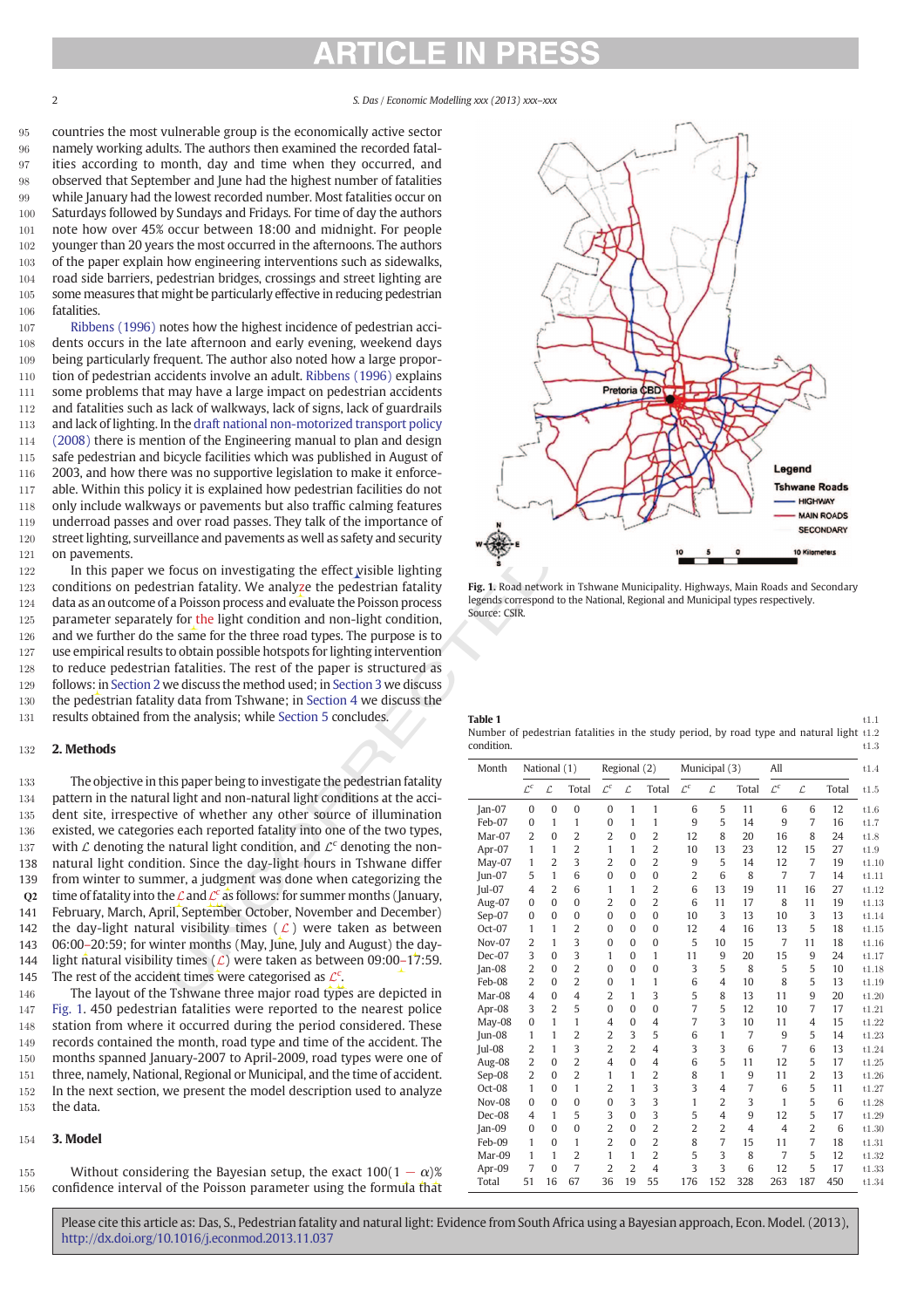

Fig. 2. Pedestrian fatality by road type between January 2007 and April 2009 in Tshwane.

π λ*<sup>i</sup>*

157 relates the chi-square and Poisson distributions (Johnson and Kotz, 158 1969; Stuart and Ord, 1994) is given by:

$$
l = \frac{\chi_{\frac{p}{2}}^2 - 2T}{2}
$$
\n
$$
u = \frac{\chi_{1-\frac{p}{2}}^2 - 2T + 2}{2}.
$$
\n(1)

163 Here, *T* is the number of blocks, or months, during the data period, 164 and  $\chi^2_{a,v}$  is the (100  $\times$   $\alpha$ )th centile of the Chi-square distribution with 165 *v* degrees of freedom. (*l*, *u*) are the exact confidence interval around 166 the point estimate of the Poisson parameter, which is the simple sample 167 mean. However, we proceed with a Bayesian approach because we 168 believe that the Poisson parameter itself can have a distribution, and 169 thus develop a Bayesian model to capture the process generating the 170 pedestrian fatalities under different natural light conditions. Let *xij* 171 denote the number of pedestrian fatalities in the *j*th time-block from 172 the *i*th group, where  $j = 1, ..., T$ , the total number of time-blocks in 173 the data period, and  $i = 1,2$  corresponding to the two groups  $\mathcal{L}^c$  and 174 L respectively. Since  $x_{ij}$  are discrete events, we assume that they follow<br>175 a Poisson probability distribution  $P(\lambda_i)$ , with corresponding expected a Poisson probability distribution  $P(\lambda_i)$ , with corresponding expected 176 values of the distribution being  $\lambda_i$ . We use Jeffreys' non-informative 177 reference prior (Jeffreys, 1961) for the Poisson parameter. The Jeffreys' 178 prior, though improper (as it does not integrate to 1), results in the 179 posterior distribution to be a Gamma distribution. The non-informative 180 Jeffreys prior for the Poisson parameter is given by

$$
\pi(\lambda) \infty \frac{1}{\sqrt{\lambda}}.\tag{3}
$$

1812

183 Let *Data*<sub>*i*</sub> = { $x_{ij}$ , *j* = 1,...,*T*}, for *i* = 1,2. Using Bayes's theorem, the 184 posterior distribution of  $λ_i$  is given  $π(λ_i / Data_i) ≈ L(Dat\hat{a}_i / λ_i) × π(λ_i)$ , 185 where *L*() denotes the likelihood function of the Poisson events. Assuming that the number of accidents in the time-blocks are indepen- 186 dent of each other, the complete form of the posterior distribution for 187  $i = 1,2$  is 188

$$
\mathbf{r}(\lambda_i|Data_i) = L(Data_i|\lambda_i) \times \pi(\lambda_i)
$$
  
\n
$$
\propto \prod_{j=1}^T e^{-\lambda_i} \lambda_i^{x_{ij}} \times \frac{1}{\sqrt{\lambda_i}}
$$
  
\n
$$
\sim \text{Gamma}\left(\sum_{j=1}^T x_{ij} + \frac{1}{2}, T\right).
$$
\n(4)

Since the Gamma distribution is not symmetric, we will obtain the 191  $100(1 - \alpha)$ % highest posterior density (HPD) credible interval (CI) 192 around the posterior estimates of the  $\lambda_i$ s. The 100(1 –  $\alpha$ )% HPD for 193 any parameter *heta* is the subset of values *C* of  $\Omega$  such that 194

$$
C = \{\theta \in \Omega : \pi(\theta | Data) \geq ka\}.
$$

where  $k_a$  is the largest constant satisfying  $P(C / Data) \ge 1 - \alpha$ . The 196 algorithm to calculate HPD is called the *Chen*–*Shao* algorithm (Chen 197 and Shao, 1999; Chen et al., 2000). When the posterior is symmetric, 198 ). the HPD is the same as the equal tailed CI. If the  $100(1 - \alpha)$ % HDP of 199  $\lambda_1$  and  $\lambda_2$  are non-overlapping, it would indicate that the underlying 200 processes driving pedestrian fatalities (irrespective of the road type) 201 in the  $\mathcal L$  and  $\mathcal L^c$  groups are significantly different. We can do similar anal- 202 yses at a more refined scale by road types. 203

**4. Data** 204

Pedestrian fatality data was obtained through the Road Traffic Man- 205 agement Corporation that contained the following information: crash 206 number, date and time, the police station it was reported to, the route 207 that it occurred on, what type of accident it was, vehicle registration, 208 number of the vehicles involved, vehicle types involved, gender, popu- 209 lation group and road user status of the various people involved and 210

Please cite this article as: Das, S., Pedestrian fatality and natural light: Evidence from South Africa using a Bayesian approach, Econ. Model. (2013), http://dx.doi.org/10.1016/j.econmod.2013.11.037

190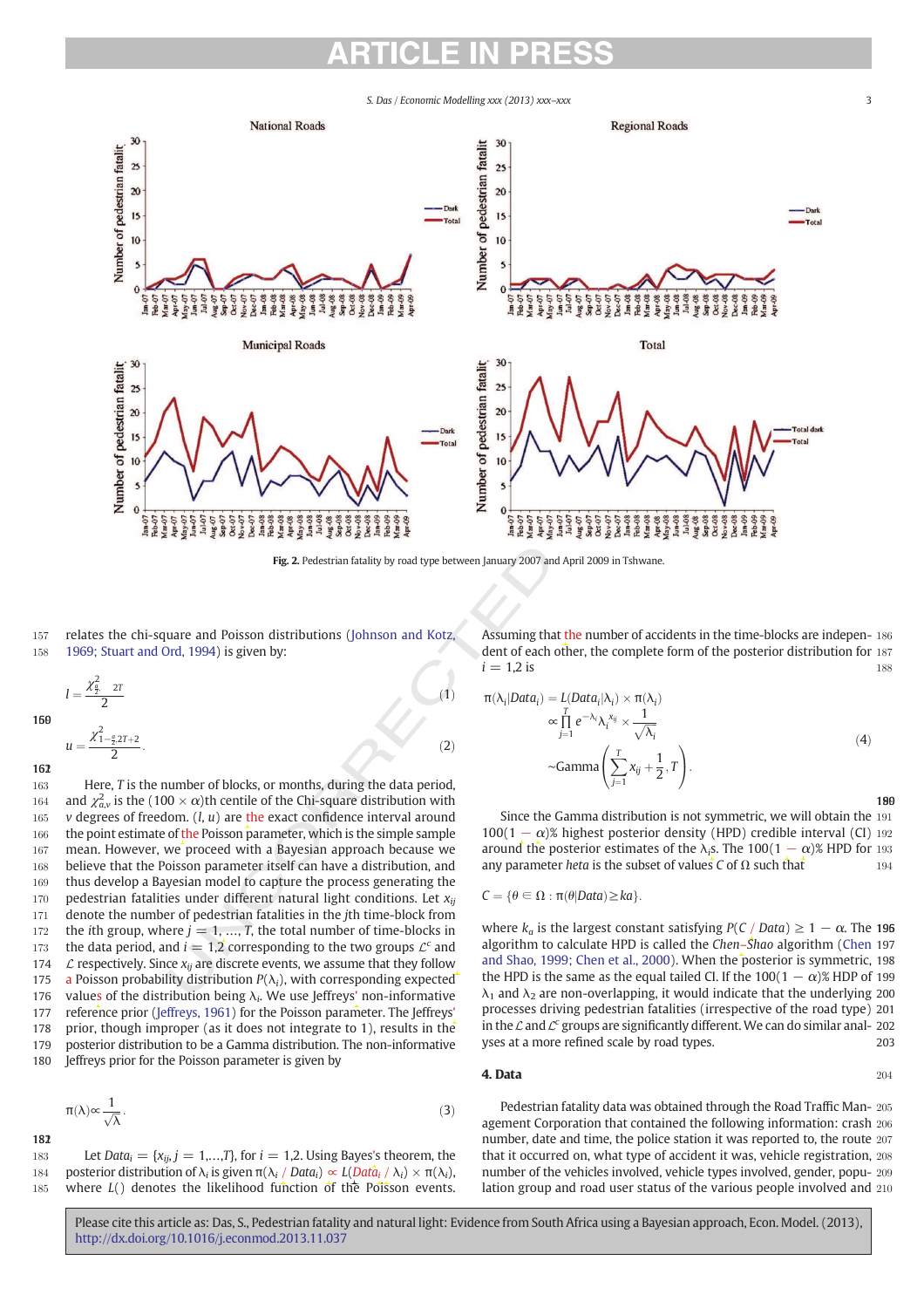Table 2

Proportion of accidents by road type and natural light condition.

|                  | National   |            |                      | Regional   |            |                     | Municipal   |             |             | All         |             |       |
|------------------|------------|------------|----------------------|------------|------------|---------------------|-------------|-------------|-------------|-------------|-------------|-------|
|                  | ÷          |            | Total                |            | v          | Total               |             |             | Total       | ~           |             | Total |
| Total proportion | JI<br>0.11 | 16<br>0.04 | $\sim$<br>67<br>0.15 | 36<br>0.08 | 19<br>0.04 | $- -$<br>ັບ<br>0.12 | 176<br>0.39 | 152<br>0.34 | 328<br>0.73 | 263<br>0.58 | 187<br>0.42 | 450   |

 who was killed. Only police stations from Tshwane Metropolitan Area were used. Data from January 2007 to April 2009 was used, in which time 450 pedestrian fatalities were recorded for Tshwane. The distribu- tion of the reported pedestrian fatalities in the data period, categorized by time of accident is presented in Table 1, and corresponding graphical representation is in Fig. 2.

#### 217 5. Results

218 In Table 2 we convert the observed pedestrian fatality counts of 219 Table 1 into proportions to get a feel of the relative representation in 220 each category. We observe that the proportion of pedestrian fatalities 221 under the absence of natural light  $(\mathcal{L}^c)$  are always higher than in the 222 corresponding period with availability of natural light  $(L)$ . Also, the 223 most dominant pedestrian fatality figures at 0.73% occurred on Municipal 224 roads during the data period, and within that, proportion under  $\mathcal{L}^c$  and  $\mathcal{L}$ 225 conditions were very similar at 0.39% and 0.34% respectively. This was 226 followed by the National roads at 0.15%, where the proportion of pedes-227 trian fatalities was almost three times more under the  $\mathcal{L}^c$  condition as 228 compared to the  $\mathcal L$  condition. Finally, the least proportion, 0.12%, of 229 pedestrian fatalities during the data period occurred on Regional roads, 230 with twice as many occurring under the  $\mathcal{L}^c$  condition as compared to 231 the  $\mathcal L$  condition.

 We next proceed with the Bayesian inference on the Poisson process 233 parameter. Based on Eq.  $(4)$ , we have  $T = 28$ , as the data spans 28 months from January-2007 to April-2009. The HPD for the Poisson 235 parameter under the  $\mathcal{L}^c$  and  $\mathcal L$  conditions at the aggregate level, and sep-236 arately for the three road types is given in Table 3. The  $100(1 - \alpha)$ % HPD intervals in Table 3 not only corroborate the observations from Fig. 2, for all the road types, as well as the aggregate (All), but also estab- lish that the Poisson parameters under the two light conditions do not overlap. This lends credence to the hypothesis that in fact the underlying Poisson process driving the pedestrian fatality pattern is significantly affected by visibility. Moreover, the Poisson parameter driving pedestrian

#### Table 3

Bayes estimator (BE), Bayes standard error (BSE) and  $100(1 - \alpha)$ % HPD intervals for the Poisson parameter by road type. Here  $\alpha = 0.05$ .

| Road type       | $100(1 - \alpha)$ % HPD |                |
|-----------------|-------------------------|----------------|
|                 | $\mathcal{L}^c$         | L              |
| All             |                         |                |
| BE              | 9.375                   | 6.661          |
| <b>BSE</b>      | 0.018                   | 0.016          |
| 95% HPD         | (9.339, 9.411)          | (6.630, 6.691) |
| <b>National</b> |                         |                |
| BE.             | 1.804                   | 0.554          |
| <b>BSE</b>      | 0.008                   | 0.005          |
| <b>95% HPD</b>  | (1.787, 1.820)          | (0.545, 0.563) |
| Regional        |                         |                |
| BE.             | 1.268                   | 0.661          |
| <b>BSE</b>      | 0.007                   | 0.005          |
| 95% HPD         | (1.255, 1.281)          | (0.651, 0.670) |
| Municipal       |                         |                |
| BE.             | 6.268                   | 5.411          |
| <b>BSE</b>      | 0.015                   | 0.014          |
| 95% HPD         | (6.238, 6.298)          | (5.383, 5.438) |

fatalities in the presence of the natural light condition is significantly 243 smaller than when natural light is absent. Recall that 'absence of natural 244 light' does not preclude the absence of any other artificial illumination 245 source at the sight of the fatality. 246

#### **6. Discussion** 247

|           | rcucstriam ialamnes in the uala period, calegorized<br>presented in Table 1, and corresponding graphical |                                     | source at the sight of the fatality.                                                                                                                                                     |            |
|-----------|----------------------------------------------------------------------------------------------------------|-------------------------------------|------------------------------------------------------------------------------------------------------------------------------------------------------------------------------------------|------------|
| ig. $2$ . |                                                                                                          |                                     | <b>6. Discussion</b>                                                                                                                                                                     | 247        |
|           |                                                                                                          |                                     | The purpose of this investigation was to find whether natural lighting 248                                                                                                               |            |
|           |                                                                                                          |                                     | conditions influence pedestrian fatality patterns. Measures to curb 249                                                                                                                  |            |
|           |                                                                                                          |                                     | pedestrian fatalities can be of many kinds such as enforcing stricter traffic 250                                                                                                        |            |
|           | nvert the observed pedestrian fatality counts of                                                         |                                     | regulations as well as more physical interventions. The former measure 251                                                                                                               |            |
|           | ions to get a feel of the relative representation in                                                     |                                     |                                                                                                                                                                                          |            |
|           | bserve that the proportion of pedestrian fatalities                                                      |                                     | is related to human behaviors which is difficult to measure while the 252                                                                                                                |            |
|           | f natural light $(\mathcal{L}^c)$ are always higher than in the                                          |                                     | latter can range over a large cost frame from very cost intensive (over- 253                                                                                                             |            |
|           | d with availability of natural light $(L)$ . Also, the                                                   |                                     | head pedestrian footwalks, separate roads, refuge islands) to low cost 254                                                                                                               |            |
|           | strian fatality figures at 0.73% occurred on Municipal                                                   |                                     | intensive options (street lights). Effective lighting is a fairly easy inter-255                                                                                                         |            |
|           | period, and within that, proportion under $\mathcal{L}^c$ and $\mathcal{L}$                              |                                     | vention. Results from this study reveal that low pedestrian fatalities 256                                                                                                               |            |
|           | similar at 0.39% and 0.34% respectively. This was                                                        |                                     | occur during effective lighting conditions, which equates to proper 257                                                                                                                  |            |
|           |                                                                                                          |                                     | visibility. For a decision maker with limited funding and in the interest 258                                                                                                            |            |
|           | onal roads at 0.15%, where the proportion of pedes-                                                      |                                     | of influencing policy making, allocating resources for effective lighting 259                                                                                                            |            |
|           | lmost three times more under the $\mathcal{L}^c$ condition as                                            |                                     | can be an immediate and effective, as well as cost effective measure. 260                                                                                                                |            |
|           | condition. Finally, the least proportion, 0.12%, of                                                      |                                     |                                                                                                                                                                                          |            |
|           | luring the data period occurred on Regional roads,                                                       |                                     | Although this study was a preliminary investigation, none the less, it 261                                                                                                               |            |
|           | occurring under the $\mathcal{L}^c$ condition as compared to                                             |                                     | provides impetus to perform similar analysis over time and across 262                                                                                                                    |            |
|           |                                                                                                          |                                     | other regions to get a temporal as well as a spatial pattern of pedestrian 263                                                                                                           |            |
|           | with the Bayesian inference on the Poisson process                                                       |                                     | fatality records. Any informed intervention that can reduce pedestrian 264                                                                                                               |            |
|           | n Eq. (4), we have $T = 28$ , as the data spans                                                          |                                     | fatality events can result in a life saved.                                                                                                                                              | 265        |
|           | uary-2007 to April-2009. The HPD for the Poisson                                                         |                                     |                                                                                                                                                                                          |            |
|           | $\mathcal{L}^c$ and $\mathcal{L}$ conditions at the aggregate level, and sep-                            |                                     | 7. Uncited reference                                                                                                                                                                     | $\cdot$ Q3 |
|           | road types is given in Table 3. The $100(1 - \alpha)$ %                                                  |                                     |                                                                                                                                                                                          |            |
|           | ble 3 not only corroborate the observations from                                                         |                                     | Road Traffic Management Corporation, 2008                                                                                                                                                | 267        |
|           |                                                                                                          |                                     |                                                                                                                                                                                          |            |
|           | types, as well as the aggregate (All), but also estab-                                                   |                                     | <b>Acknowledgment</b>                                                                                                                                                                    | 268        |
|           | parameters under the two light conditions do not                                                         |                                     |                                                                                                                                                                                          |            |
|           | edence to the hypothesis that in fact the underlying                                                     |                                     |                                                                                                                                                                                          |            |
|           | ing the pedestrian fatality pattern is significantly                                                     |                                     | We thank Peter Schmitz of CSIR for the map.                                                                                                                                              | 269        |
|           | Moreover, the Poisson parameter driving pedestrian                                                       |                                     | <b>References</b>                                                                                                                                                                        | 270        |
|           |                                                                                                          |                                     |                                                                                                                                                                                          |            |
|           |                                                                                                          |                                     | Agran, P.F., Winn, D.G., Anderson, C.L., Tran, C., Del Valle, C.P., 1996. The role of the physical 271                                                                                   |            |
|           |                                                                                                          |                                     | and traffic environment in child pedestrian injuries. Paediatrics 98 (6), 1096–1103. 272                                                                                                 |            |
|           | es standard error (BSE) and $100(1 - \alpha)$ % HPD intervals for the                                    |                                     | Road Traffic Management Corporation, . Road Traffic Report March 2008http://www. 273                                                                                                     |            |
|           | d type. Here $\alpha = 0.05$ .                                                                           |                                     | arivealive.co.za/documents/march/march_2008_-_Road_traffic_report_-_march_2008. 274<br>pdf (Jaccessed 03/04/2009]).                                                                      | 275        |
|           | $100(1 - \alpha)$ % HPD                                                                                  |                                     | Braddock, M., Lapidus, G., Cromley, E., Cromley, R., Burke, G., Banco, L., 1994. Using a geo- 276                                                                                        |            |
|           | $\mathcal{L}^c$                                                                                          | $\mathcal{L}% _{G}=\mathcal{L}_{G}$ | graphic information system to understand child pedestrian injury. Am. J. Public 277                                                                                                      |            |
|           |                                                                                                          |                                     | Health 84 (7), 1158-1161.                                                                                                                                                                | 278        |
|           |                                                                                                          |                                     | Brysiewicz, P., 2001. Pedestrian road traffic collisions in South Africa. Accid. Emerg. Nurs. 279<br>9, 194-197.                                                                         | 280        |
|           | 9.375<br>0.018                                                                                           | 6.661<br>0.016                      | Chen, M.-H., Shao, Q.M., 1999. Monte Carlo estimation of Bayesian credible and HPD inter-281                                                                                             |            |
|           | (9.339, 9.411)                                                                                           | (6.630, 6.691)                      | vals. J. Comput. Graph. Stat. 8, 69-92.                                                                                                                                                  | 282        |
|           |                                                                                                          |                                     | Chen, M.-H., Shao, Q.M., Ibrahim, J.G., 2000. Monte Carlo Methods in Bayesian Computation. 283                                                                                           |            |
|           |                                                                                                          |                                     | Springer-Verlag, New York.                                                                                                                                                               | 284        |
|           | 1.804                                                                                                    | 0.554                               | Cottrell, W.D., Pal, D., 2002. Evaluation of pedestrian data needs and collection efforts. 285<br>Proceedings, 82nd Annual Meeting of the Transportation Research Board, Washington, 286 |            |
|           | 0.008                                                                                                    | 0.005                               | DC, January 12-16, 2003.                                                                                                                                                                 | 287        |
|           | (1.787, 1.820)                                                                                           | (0.545, 0.563)                      | Draft national non-motorised transport policy December 2008. [Online]. Available: from 288                                                                                               |            |
|           |                                                                                                          |                                     | Department of Transport. [Accessed 22/09/2009].                                                                                                                                          | 289        |
|           | 1.268                                                                                                    | 0.661                               | Jeffreys, H.S., 1961. Theory of Probability, 3rd ed. University Press, Oxford.<br>Johnson, N.L., Kotz, S., 1969. Discrete Distributions. Houghton Mifflin Company, Boston. 291           | 290        |
|           | 0.007<br>1701                                                                                            | 0.005<br>(0.051)<br>0.570           | LaScala, E.A., Gerber, D., Gruenewald, P.J., 2000. Demographic and environmental corre-292                                                                                               |            |
|           | (125)                                                                                                    |                                     |                                                                                                                                                                                          |            |

lates of pedestrian injury collisions: a spatial analysis. Accid. Anal. Prev. 32, 651–658. 293 Mabunda, M.M., Swart, L.S., Seedat, M., 2008. Magnitude and categories of pedestrian 294 fatalities in South Africa. Accid. Anal. Prev. 40, 586-593. Moeketsi, P.N., 2002. A holistic approach to the creation of a safe road environment for 296

road users on national roads: a case study. Paper Presented at the 21st Annual 297 South African Transport Conference, South Africa 15–18 July, 2002 ([Online]). 298

Please cite this article as: Das, S., Pedestrian fatality and natural light: Evidence from South Africa using a Bayesian approach, Econ. Model. (2013), http://dx.doi.org/10.1016/j.econmod.2013.11.037